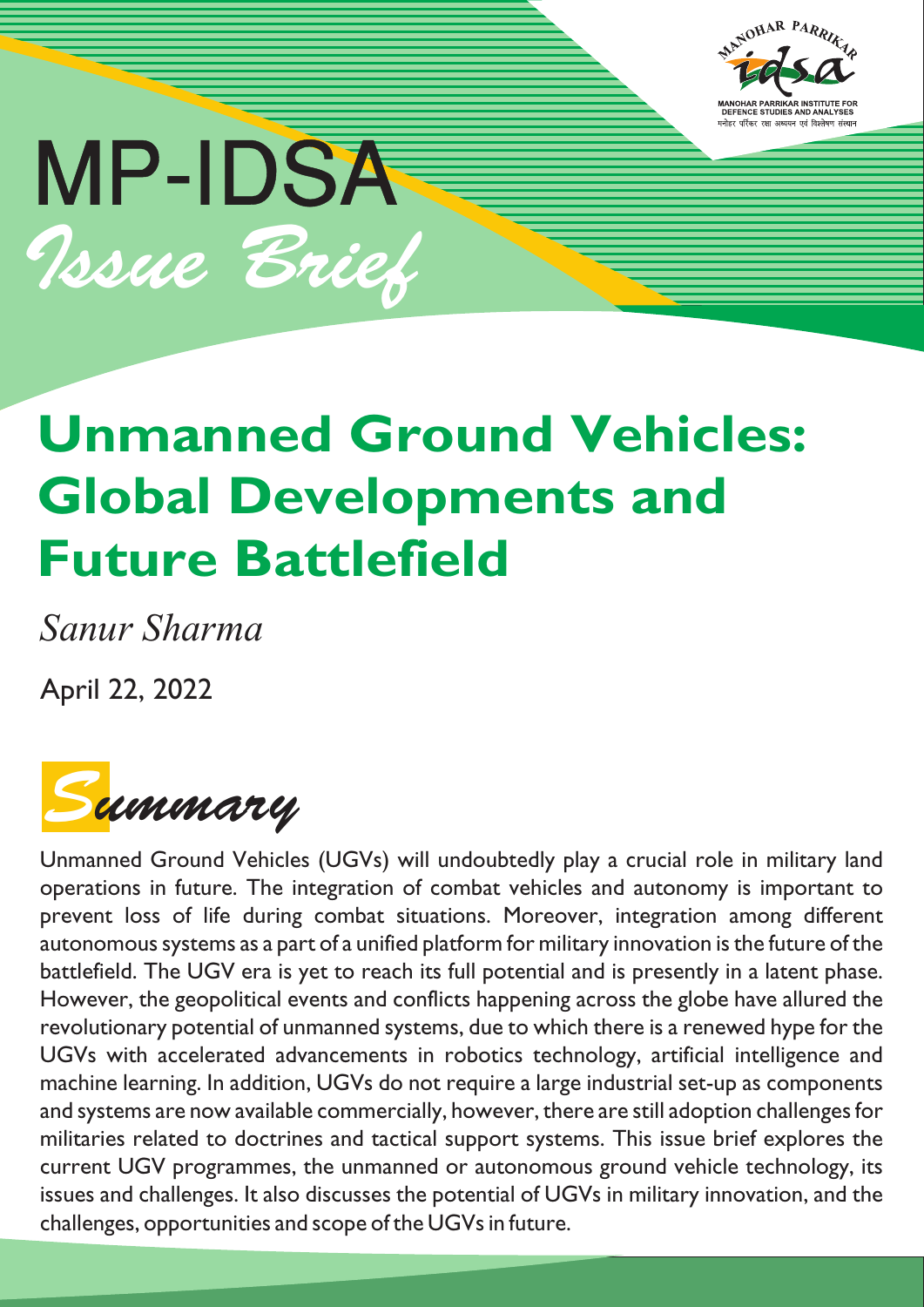#### **Introduction**

The advertent use of technology has brought innovation and intelligent execution of tasks. However, the changing face of technologies like Artificial Intelligence (AI), Machine Learning (ML), Blockchain, virtual reality, augmented reality, and computer vision has disrupted the marketplace. The integration of these technologies has gained critical success and a plethora of applications, including autonomous vehicles. Autonomous vehicles (AVs) operate by themselves and perform intelligent execution of tasks with self-regulation and without any form of human intervention. Unmanned Vehicles can be categorised as Unmanned Ground Vehicles (UGVs), which are further classified as remotely operated and autonomous, Unmanned Under Water Vehicles (UUVs) and Unmanned Aerial Vehicles (UAVs). <sup>1</sup> Unmanned Vehicle technology has seen significant progress in the past decade with research and development in the areas of defence, mining, construction, waste management, agricultural equipment, seaborne shipping, wildlife monitoring and unmanned aerial vehicles.<sup>2</sup> Considering the success attained in UAVs and drones in various sectors, including defence and military, the focus is now more on UGVs. The research and development in UGVs is focused on autonomous self-driving vehicles capable of selfregulating on highways and congested cities. In the defence sector, much research is going on UGV development to undertake multiple missions like transportation, reconnaissance, rescue, detection of threats, combat operations, acquisition of targets, delivery of supplies and medication in remote areas, explosive ordinance disposal, extended tunnel mapping, mine clearance and more.

#### **Unmanned Ground Vehicle Technology**

In the past decade, Unmanned Ground Vehicle Technology has made major research breakthroughs by introducing autonomous systems for both commercial and defence sectors. The history of autonomous vehicles goes back to 1984, when ALV and Navlab developed the first AV from Carnegie Mellon University. Since then, much research and development has happened in this industry and advancements in robotics and AI have expanded across all sectors. The development of AVs relies on the Advanced Driver Assist Systems (ADAS), which defines and controls trajectories; Data fusion strategies that gather real-time information from various sensors; Actuation Technologies that include computer control steering, throttle, transmission and brakes; and Embedded Control Software. The various sensors used for the systems include Vision sensor, LIDAR, Radar, Ultrasonic Range, GPS, and Inter-Vehicle communication sensor. UGVs are generally embedded with three mobility levels:

**<sup>.</sup>** <sup>1</sup> Saloni Walimbe, **"The Role of Autonomous [Unmanned Ground Vehicle Technologies](https://www.aerodefensetech.com/component/content/article/adt/features/articles/37888)  [in Defense Application"](https://www.aerodefensetech.com/component/content/article/adt/features/articles/37888)**, *Aerospace and Defense*, 1 January 2022.

<sup>2</sup> Shahian-Jahromi Babak, Syed A. Hussain, Burak Karakas and Sabri Cetin, **"[Control of](https://iopscience.iop.org/article/10.1088/1757-899X/224/1/012029)  [Autonomous Ground Vehicles: A Brief Technical Review](https://iopscience.iop.org/article/10.1088/1757-899X/224/1/012029)"**, in IOP Conference Series: Materials Science and Engineering, Vol. 224, No. 1, p. 012029; J. Anupama, A. Kavitha, S. Harsha and M. Karthick, **["Design and Development of Autonomous Ground Vehicle for](https://www.rroij.com/open-access/design-and-development-of-autonomousground-vehicle-for-wild-life-monitoring.pdf)  [Wild Life Monitoring"](https://www.rroij.com/open-access/design-and-development-of-autonomousground-vehicle-for-wild-life-monitoring.pdf)**, *International Journal of Innovative Research in Computer and Communication Engineering*, Vol. 2, No. 5, 2017, pp. 4227–34.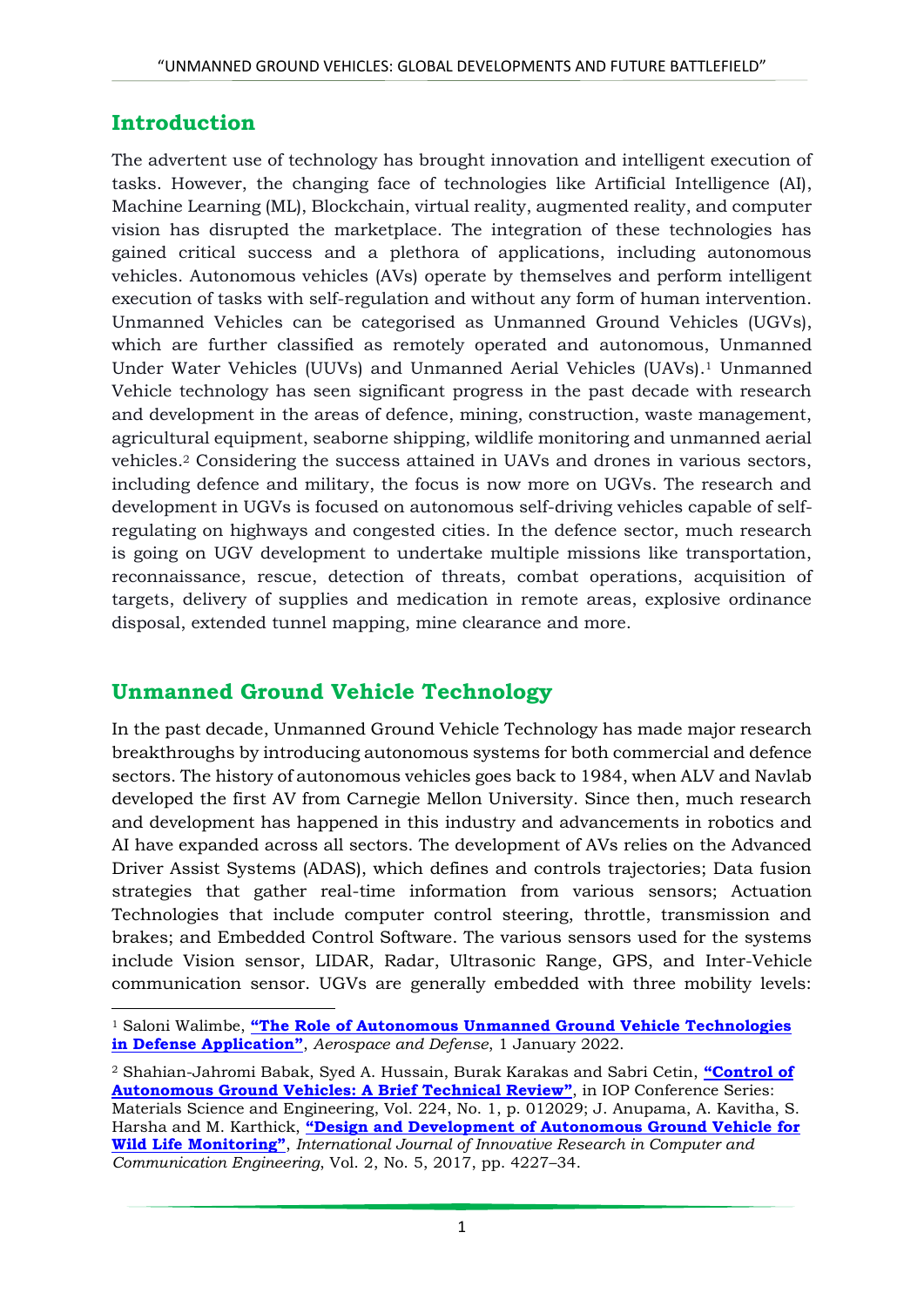teleoperation, computer-aided driving and autonomous control. In addition, there are six levels of automation (0 to 5), level 0 being no driving automation, level 1– Driver Assistance, Level 2–Partial Driving Automation, Level 3–Conditional Driving Automation, Level 4–High Driving Automation and Level 5–Full Driving Automation. At present, research and development is focused on Level 5 automation in the commercial and defence sectors.<sup>3</sup>

*UGV Technology Areas***:** The UGV-specific technology areas include perception and are based on sensors and mobility software for enabling situational awareness. Navigation and planning require the integration of perception, communication, path planning and various methods for navigation. Tactical behaviours and learning is another technology area where complex tactical behaviours like stealth operations and unstructured terrain environments are a challenge and still in their infancy. Human–Robot interaction, mobility, communication and power are some of the significant support technology areas that are essential for the development of UGV Systems.<sup>4</sup>

*UGV Technology Issues***:** The most significant technology issue with UGVs is the basic mobility problems due to the complexity associated with unstructured terrains and cluttered and dynamic environments. The challenge is with the recognition capabilities, range and resolution, sensor interpretation, planning and execution of manoeuvres with multiple cooperating systems and under unknown threat conditions; behaviour and system architectures that require several approaches basis the complexity level; communication, power and mechanism design issues. Apart from these basic mobility issues, there are other challenges related to the mission payload, which are partial worked upon at this stage.<sup>5</sup>

#### **Role of UGVs in Military Innovation**

**.** 

There has been tremendous growth in AVs in the Defence sector with advancements in autonomous aerial vehicles, drones, and air defence systems. Countries like the US, the UK, Russia and Israel leading the research and development in this space have now shifted towards increased innovations in autonomous ground vehicles. With the addition of such systems in their fleets, the countries will bring more autonomy, power and control in this space. The driving factor in this sector is the

<sup>3</sup> T. Litman, "Autonomous Vehicle Implementation Predictions", Victoria Transport Policy Institute, Canada, 2017, p. 28; S.A. Bagloee, M. Tavana, M. Asadi, and T. Oliver, **["Autonomous Vehicles: Challenges, Opportunities, and Future Implications for](https://link.springer.com/article/10.1007/s40534-016-0117-3)  [Transportation Policies"](https://link.springer.com/article/10.1007/s40534-016-0117-3)**, *Journal of Modern Transportation*, Vol. 24, No. 4, 2016, pp. 284– 303; T. Luettel, M. Himmelsbach, and H.J. Wuensche, **["Autonomous Ground Vehicles—](https://ieeexplore.ieee.org/document/6179503) [Concepts and a Path to the Future"](https://ieeexplore.ieee.org/document/6179503)**, Proceedings of the IEEE, 100 (Special Centennial Issue), 2012, pp. 1831–39.

<sup>4</sup> National Research Council, **["Technology Development for Army Unmanned Ground](https://nap.nationalacademies.org/read/10592/chapter/1)  [Vehicles"](https://nap.nationalacademies.org/read/10592/chapter/1)**, National Academies Press, 2003.

<sup>5</sup> Naval Studies Board and National Research Council, **["Autonomous Vehicles in Support](https://nap.nationalacademies.org/read/11379/chapter/8)  [of Naval Operations"](https://nap.nationalacademies.org/read/11379/chapter/8)**, National Academies Press, 2005.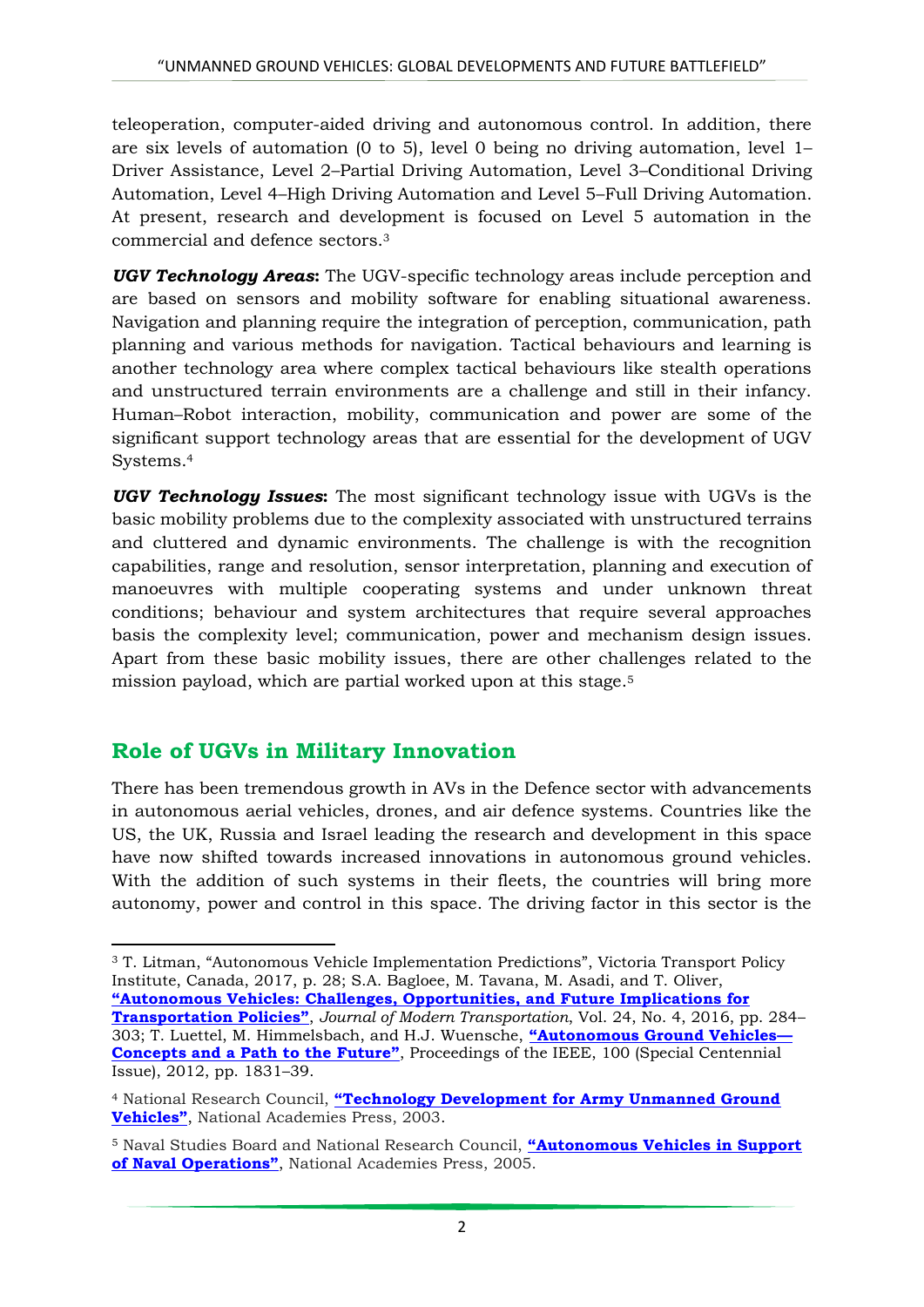development of intelligent robots to perform combat operations and Intelligence, Surveillance and Reconnaissance (ISR) activities. Last year, the major dominance in this space was in the Small UGV section, where increased adoption of small UGVs was seen for search, rescue, ISR activities, and other military operations. A vast range of UGVs is being developed based on their size, mobility, mode of operation and system. The mobility of UGVs is segmented into wheeled, tracked, legged, and hybrid and the mode of operation is segmented into tethered, teleoperated and autonomous.<sup>6</sup> The systems are categorised into navigation, payload, controller and power systems.

The revolutionary impact of UGVs on the future battlefield will be attributed through the confluence and advancements in robotics and disruptive technologies like AI, Data Science, ML, Virtual Reality, Augmented Reality, Internet of Things (IoT) and Cloud Computing. The major military innovation relies on the disruptive advancements in integration and inducement of autonomy for robotic combat vehicles for complex and unstructured environments beyond human-driven efficiency. The prospect of acquiring major military innovation is by leveraging new technology and measuring its implication through the hype cycle. However, the challenge is to measure the potential of new technology in military terms and its feasibility and deployment on the battlefield effectively. The technology's exuberance with autonomy and fast-paced developments exhibits the concerns of deploying lethal autonomous weapons (LAWS) in combat. In case of strategic rivalries and geopolitical threats, possessing new military innovations with the latest technology for defence applications becomes indispensable. The robotic arms systems are becoming cheaper with a four-fold decrease in median price in the past six years from US\$ 50,000 per arm in 2016 to US\$ 12,845 in 2021.<sup>7</sup> With new military innovations, the robotics research is becoming more accessible and affordable. The US's Future Combat Systems Project (FCS) was initiated with an aim to deploy UGVs for multifunction logistics and equipment vehicles called MULE.<sup>8</sup> Russia also made it clear by approving plans for introducing 30 per cent of Russian combat systems with complete robotic platforms by 2030. The Chinese military has devoted a research centre for unmanned systems to every major defence manufacturer. <sup>9</sup> The UGV technology is reaching a considerable stage of maturity and will soon be a significant player in the weaponised defence systems of the state, leading to fully automated convoy operations integrated with all unmanned systems in theatre commands.

**<sup>.</sup>** <sup>6</sup> S.G. Fernandez, K. Vijayakumar, R. Palanisamy, K. Selvakumar, D. Karthikeyan, D. Selvabharathi, S. Vidyasagar, and V. Kalyanasundhram, **["Unmanned and Autonomous](http://ijece.iaescore.com/index.php/IJECE/article/view/13086)  [Ground Vehicle"](http://ijece.iaescore.com/index.php/IJECE/article/view/13086)**, *International Journal of Electrical and Computer Engineering*, Vol. 9, No. 5, 2019, pp. 44–66.

<sup>7</sup> **"[AI Index Report 2022:Measuring Trends in Artificial Intelligence](https://aiindex.stanford.edu/report/)"**, Human Centered Artificial Intelligence, 11 April 2022.

<sup>8</sup> Ash Rossiter, **"[Bots on the Ground: An Impending UGV Revolution in Military](https://www.tandfonline.com/doi/abs/10.1080/09592318.2020.1743484?tab=permissions&scroll=top)  [Affairs?](https://www.tandfonline.com/doi/abs/10.1080/09592318.2020.1743484?tab=permissions&scroll=top)"**, *Small Wars & Insurgencies,* Vol. 31, No. 4, 2020, pp. 851–73.

<sup>&</sup>lt;sup>9</sup> Ibid.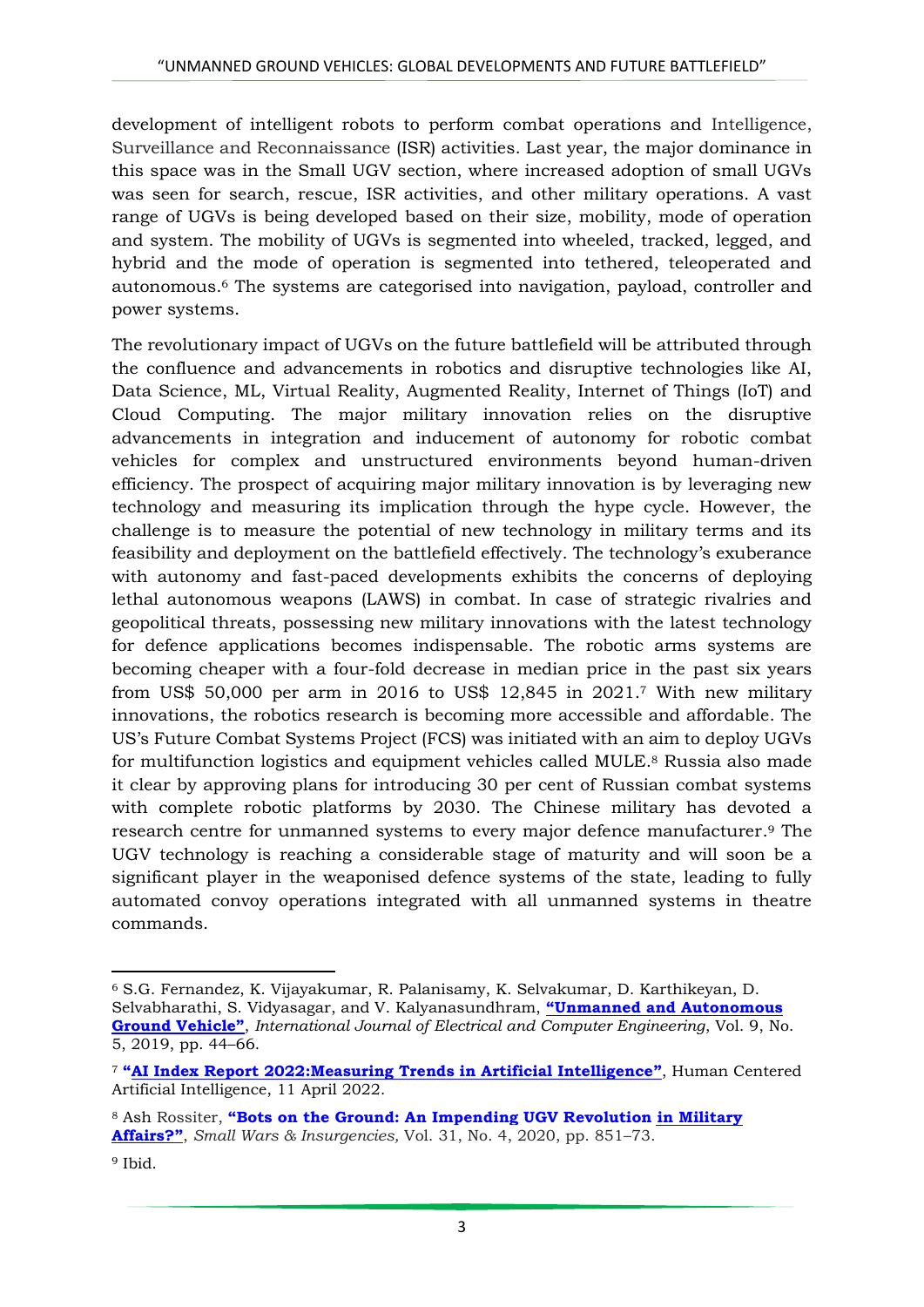#### **Defence Technology Advances in UGVs**

The global unmanned ground vehicle market is anticipated to rise post-pandemic and will exhibit more innovations in this field. The autonomous ground vehicle market is segmented into North America, Europe, Asia, Middle East, and the leading players are the US, Israel, the UK, Estonia, and Russia. The Asian countries are anticipated to show more investments in the near future. China, India, and South Korea are devoted to procuring UGVs and especially autonomous ground vehicles for defence use. The confluence of technologies like AI, IoT, and Cloud Computing with UGV has created an ideal environment for creating intelligent autonomous systems both in the commercial and defence sectors. The growing demand for autonomous systems for commercial and defence use is propelling the market growth.

In 2020 and 2021, the global unmanned ground vehicle market size was US\$ 2.68 billion and US\$ 2.73 billion, respectively, which had experienced a decline due to the pandemic. In addition, the defence sector faced unprecedented challenges due to disruptions in the supply chain and delayed deliveries of UGVs, which affected the market growth. The significant market share of UGVs is in the defence sector, as mentioned in a report by *Fortune Business Insights* (see Figure 1). It is estimated that the market size will now pick up and, by 2028, will reach US\$ 4.32 billion at a CAGR of 6.82 per cent during the forecast period.<sup>10</sup>

#### **Figure 1: Global Unmanned Ground Vehicle Market Share, By Application, 2020**



Global Unmanned Ground Vehicle Market Share, By Application, 2020

*Source:* **[Fortune Business Insights](https://www.fortunebusinessinsights.com/unmanned-ground-vehicles-market-102525)**

<sup>1</sup> <sup>10</sup> **["Unmanned Ground Vehicle Market Size"](https://www.fortunebusinessinsights.com/unmanned-ground-vehicles-market-102525)**, *Fortune Business Insights Report*, 2021.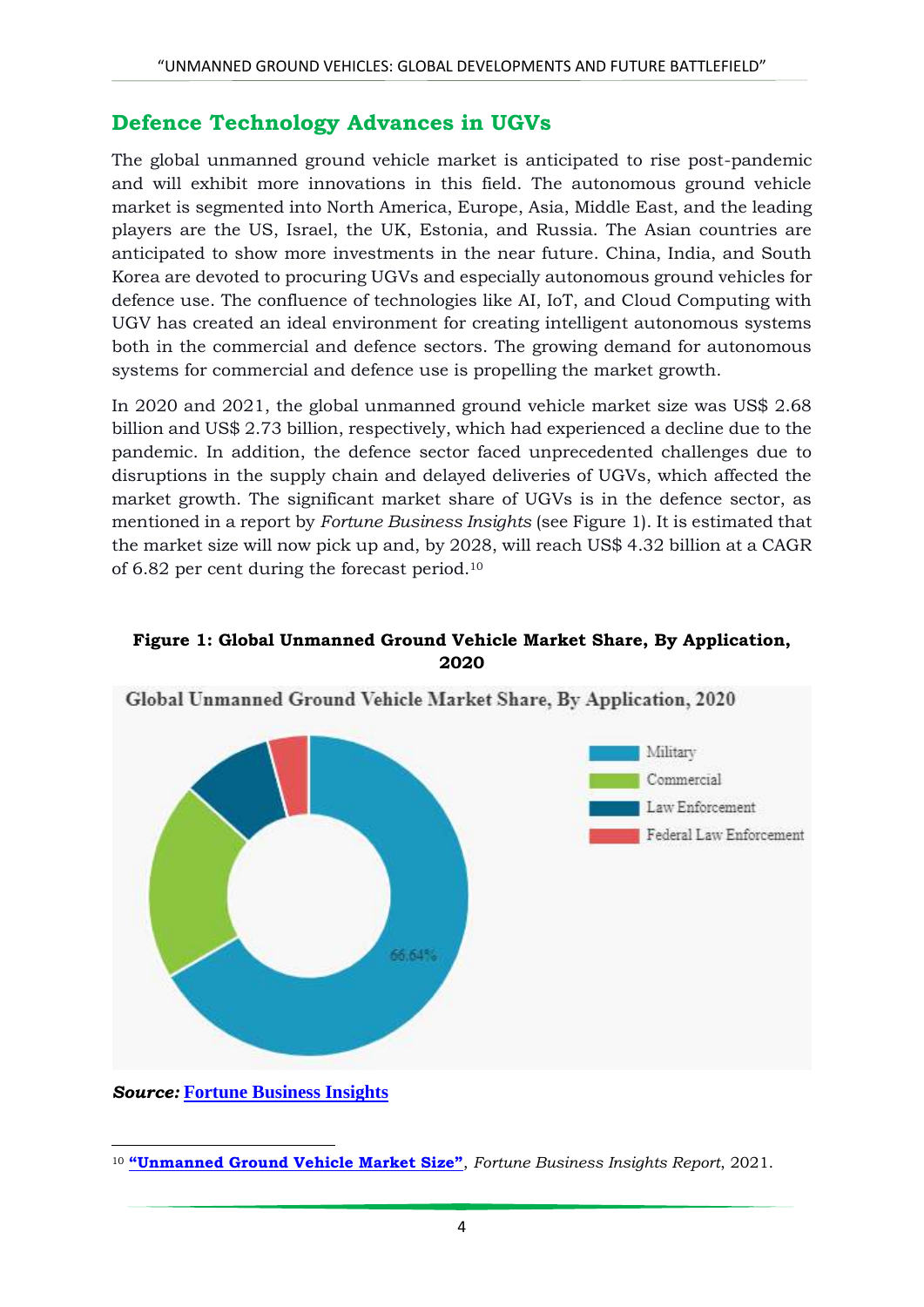*Advancements in the US***:** The availability of UGVs in different sizes and configurations caters to diverse missions and roles leading to seamless integration of ground forces with unmanned and autonomous systems. In 2017, the US doctrine on Robotics and Autonomous Systems Strategy (RAS),in its mid-term (2021–30) priorities enunciated the need to improve sustainment with fully automated convoy operations and improved manoeuvre with unmanned combat vehicles and advanced payloads.<sup>11</sup> The US is the front-runner in the development of autonomous systems with UGVs like Dragon Runner 10, a 10-pound device developed by a North American company QinetiQ equipped with transceivers, day & night cameras and provides all the information to the operator from the remote location.<sup>12</sup> Robotics Research, an autonomy and robotics technology developer, has created the Pegasus Mini, a hybrid Pegasus UGV/ UAV that can work on both land and air and is equipped with sophisticated GPS functions, high-speed, fully autonomous driving and flying capabilities.<sup>13</sup> BAE Systems introduced another UGV platform prototype, Robotic Technology Demonstrator (RTD), designed for battlefield applications and is futureready with adaptable sensors and advanced weapon systems. The Army Research Laboratory of the US is developing new UGV technologies like energy-efficient power generators for both military and commercial use. It is also working on Stirling Cycle Generator for autonomous ground vehicles.<sup>14</sup> Milrem Robotics and QinetiQ have designed a modular UGV named Titan UGV to carry out multiple missions, including transport, reconnaissance and rescue. It also has capabilities to add functionalities to it.<sup>15</sup> Pentagon's Defense Research Projects Agency's (DARPA) Robotic Autonomy in Complex Environments and Resiliency (RACER) programme has gained momentum and is field-testing the platform-based autonomy with the self-driving vehicles based on Polarisis RZR S4 1000 platform. The RACER programme is intended to integrate the robotic combat vehicles into army, marine corps and special forces communities. It also aims to develop simulation environments by creating advanced off-road autonomy algorithms.<sup>16</sup>

*Advancements in China***:** China is vehemently developing unmanned systems in all domains and has been testing systems with AI capabilities. China North Industries Corporation's Sharp Claw-1 has been deployed with the People's Liberation Army Ground Force (PLAGF) for tracking and reconnaissance operations in rugged terrain

**.** 

<sup>&</sup>lt;sup>11</sup> ["The U.S. Army Robotic and Autonomous Systems Strategy"](https://mronline.org/wp-content/uploads/2018/02/RAS_Strategy.pdf), U.S. Army Training and Doctrine Command, March 2017.

<sup>12</sup> No. 1.; **["Dragon Runner Small & Compact Robot"](https://www.qinetiq.com/en-us/what-we-do/services-and-products/dragon-runner-small-and-compact-robot)**, *Qinetiq*.

<sup>13</sup> Kelvin Wong, **"[Robotic Research Unveils Pegasus Mini Hybrid UAS/UGV](https://www.janes.com/defence-news/news-detail/robotic-research-unveils-pegasus-mini-hybrid-uasugv)"**, *JANES*, 7 January 2020.

<sup>14</sup> No. 1.

<sup>15</sup> **["Titan Unmanned Ground Vehicle \(UGV\)"](file:///C:/Users/vaijayanti.IDSA/Downloads/army-technology.com/projects/titan-unmanned-ground-vehicle-ugv/)**, Army Technology, 29 June 2020.

<sup>16</sup> Inder Singh Bisht, **["DARPA to Field Test Autonomous Military Off](https://www.thedefensepost.com/2022/01/18/darpa-test-auto-off-roader/)-Roader"**, *The Defense Post*, 18 January 2022.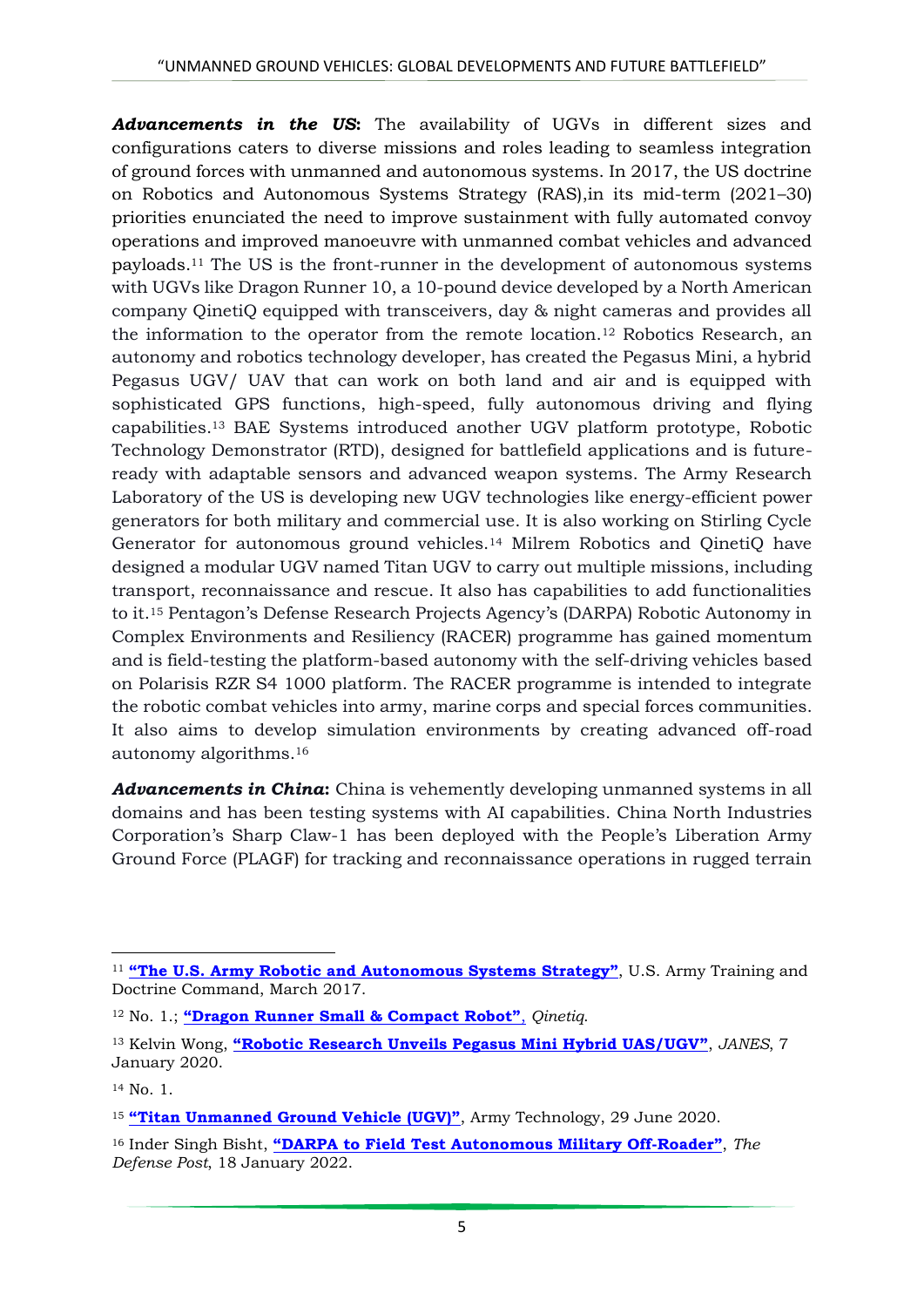and can carry out targeted attacks in all weather conditions. <sup>17</sup> In addition, as part of Military Civil Fusion (MCF), China is seeking to increase the proportion of private companies for procurement of advanced robotic systems.<sup>18</sup> In 2021, 7th China Military Intelligent Expo organised by Chinese Institute of Command and Control displayed the Pathbreaker UGV equipped with armed reconnaissance systems and strike guidance that can operate in complex environments at high mobility.<sup>19</sup> Some other UGVs include the Giant Tiger and King Leopard UGVs that were displayed at the Airshow China in 2018 equipped with autonomous capabilities.<sup>20</sup> All these developments are aimed at the acceleration of military intelligentisation for all-field combat capabilities.

*Advancements in Russia***:** Russia's interest in UGV led to the widespread renaissance when in 2017 Russian President called for the development of autonomous robotic complexes for the military.<sup>21</sup> The evolution of UGV development and use in the Russian military ranges from Nerechta, R-27-BT, Platforma-M to Marker, Soratnik and Uran-6,9 and 14.<sup>22</sup> Nerekhta is the smaller UGV, reportedly being tested in Syria, is AI-enabled and functions in modes like fire support, reconnaissance and as a transport vehicle.<sup>23</sup> Some other UGVs that were tested in Syria were Uran-6, Scarab, Sphera and Uran-9.<sup>24</sup> However, these UGVs can function when the operator is in close proximity. Moreover, Uran-9 faced several failures related to communication, firing, transportation and operator issues.<sup>25</sup> The Russian forces are working on Uran-9 and will be conducting large-scale testing in 2022.<sup>26</sup> Uran-14 is an advanced version of Uran-6, equipped with a firefighting mechanism.<sup>27</sup> The Marker UGV was developed by the Foundation for Advanced Studies (FPI) and is a part of several developmental projects. The concept is to explore the technologies

<sup>25</sup> Ibid.

<sup>26</sup> No. 23.

<sup>27</sup> No. 22.

<sup>1</sup> <sup>17</sup> Juan Ju, **["Norinco's Sharp Claw I UGV in Service](https://www.janes.com/defence-news/news-detail/norincos-sharp-claw-i-ugv-in-service-with-chinese-army) with Chinese Army"**, *JANES*, 15 April 2020.

<sup>18</sup> **["Military and Security Developments Involving the People's Republic of China](https://media.defense.gov/2021/Nov/03/2002885874/-1/-1/0/2021-CMPR-FINAL.PDF)  [2021](https://media.defense.gov/2021/Nov/03/2002885874/-1/-1/0/2021-CMPR-FINAL.PDF)"**, Annual Report to Congress, DOD US.

<sup>19</sup> Liu Xuanzun, **["China Displays Land, Sea, Air Combat Robots at Expo"](https://www.globaltimes.cn/page/202107/1227901.shtml)**, *Global Times,*  5 July 2021.

<sup>20</sup> Zarvan, **["China Closing the UGV Gap with US, Russia"](https://defence.pk/pdf/threads/china-closing-the-ugv-gap-with-us-russia.588399/)**, *Pakistan Defence,* 24 November 2018.

<sup>21</sup> Samuel Bendett, **["Get Ready, NATO: Russia's New Killer Robots are Nearly Ready for](https://nationalinterest.org/blog/the-buzz/russias-new-killer-robots-are-nearly-ready-war-19698)  [War"](https://nationalinterest.org/blog/the-buzz/russias-new-killer-robots-are-nearly-ready-war-19698)**, *The National Interest,* 7 March 2017.

<sup>22</sup> Jörgen Elfving, **["Russian UGV Developments"](https://euro-sd.com/2019/11/articles/15193/russian-ugv-developments/)**, *European Security & Defence,* 7 November 2019.

<sup>23</sup> Samuel Cranny Evans, **["Russia to Conduct Mass Testing of Uran](https://www.janes.com/defence-news/news-detail/russia-to-conduct-mass-testing-of-uran-9-ugv-in-2022)-9 UGV in 2022"**, *JANES,* 5 October 2021.

<sup>24</sup> Samuel Bendett, **["Russian Unmanned Vehicle Developments"](https://www.jstor.org/stable/pdf/resrep24241.9.pdf)**, Center for Strategic and International Studies, 2020.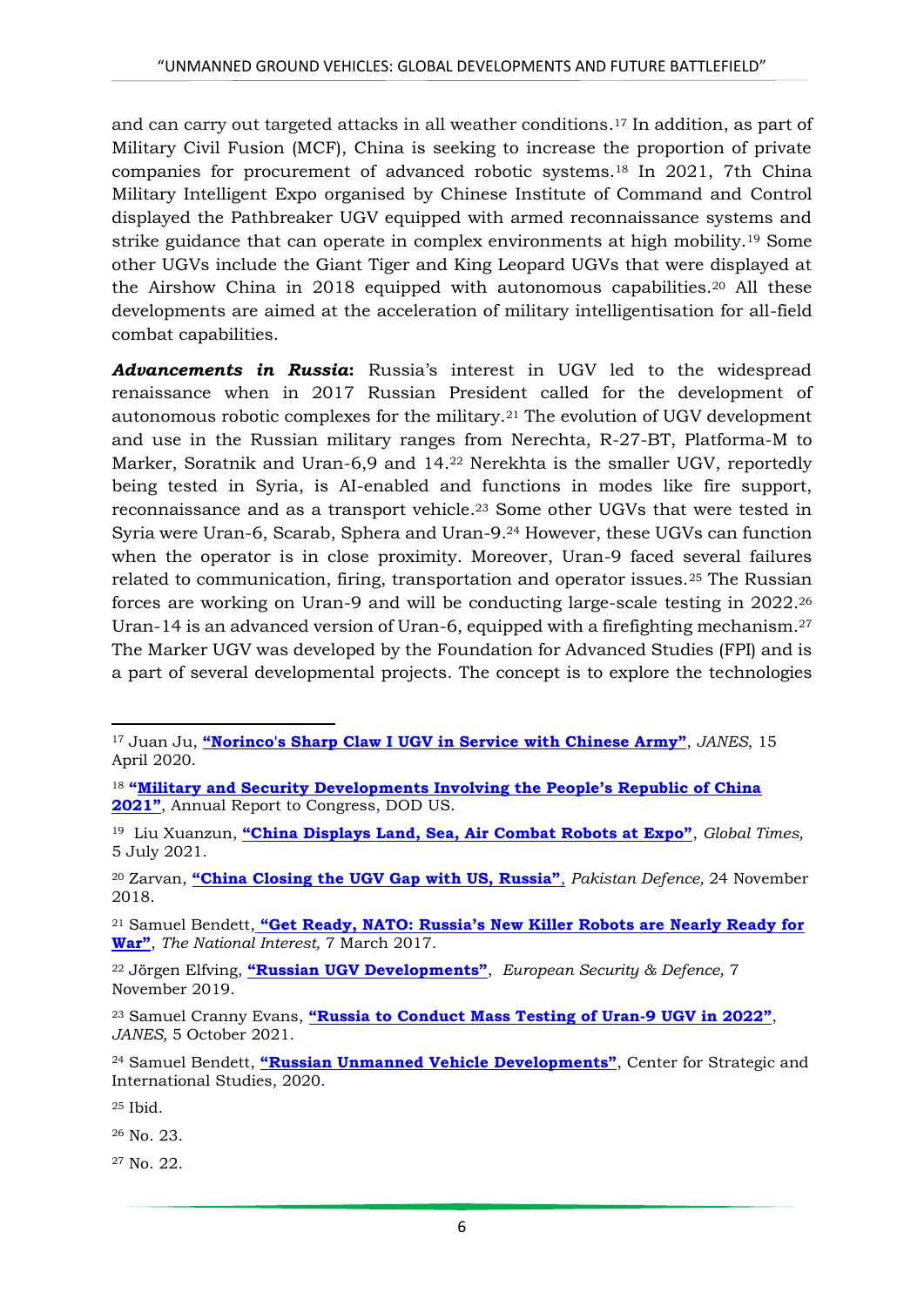and systems it can work with and is part of the autonomous trips up to 200 km.<sup>28</sup> In lieu of the failure with Uran-9, the Russian Ministry of Defence has stated the need to work through the concepts and tactics of using combat UGVs and would need another 10 years to come up with fully autonomous combat systems for classical military operations.<sup>29</sup>

*Advancements in Israel***:** Israel Aerospace Industry (IAI) has been selected as the prime contractor for developing technologies for the future armoured fighting vehicle for the Israel Defense Force IAF—the Carmel.<sup>30</sup> Carmel's primary goal is to improve military ground manoeuvring capabilities with the extensive use of AI to manage battlefield decisions autonomously. The Carmel's autonomous capabilities include driving, threat detection, defence and target acquisition, and all these features have been added to the Eitan IDF wheeled armoured personnel carrier. In addition, IAI Elta has introduced the concept of a see-through cockpit for battlefield situational awareness. IAI Elta Athena is another next-level technology (autonomous manoeuvrability, survivability, lethality) loaded with sensors and weapon systems that also have control of vehicle steering and engine. It also uses AI and deep reasoning capabilities to prioritise threats and is considered the brain of all sensors. It gathers intelligence, generates real-time recommendations on routes, seeks cover in case of storm or threat, and has firepower mechanisms. Another example of IAI's autonomous ground vehicle fleet is the REX MK II, showcased at the Association of United States Army (AUSA) and London's DSEI defence exhibitions. It is a logistic carrier capable of carrying 1.3 tons with features like onboard sensors for intelligence gathering and weapon systems. 31

*Advancements in the UK & European Countries***:** The UK Ministry of Defence Science and Technology Laboratory, under the project 'Theseus', is exploring the use of autonomous systems for resupply operations for capacity building of the army.<sup>32</sup> The UK Ministry of Defence has also purchased HORIBA MIRA's Viking and QinetiQ's Titan UGVs that operate in hybrid mode and can carry payloads up to 600 kg and 750 kg, respectively.<sup>33</sup> The UK Army has given the contract to IAI and Marlborough Communications Ltd to develop four unmanned ground vehicles on the lines of REX. Ukraine's conspicuous UGV is the Fantom (Phantom), a combat vehicle equipped with a machine gun or a pop-up turret mounting and anti-tank missiles that can be operated from a ground control station about 5 to 10 kms away, based on fibre optic

1

<sup>33</sup> No. 15.

<sup>28</sup> David Hambling, **["Russia's Autonomous Robot Tank Passes New Milestone \(And](https://www.forbes.com/sites/davidhambling/2021/09/02/russias-autonomous-robot-tank-passes-new-milestone-and-launches-drone-swarm/?sh=5bf52d8221fa)  [Launches Drone Swarm\)"](https://www.forbes.com/sites/davidhambling/2021/09/02/russias-autonomous-robot-tank-passes-new-milestone-and-launches-drone-swarm/?sh=5bf52d8221fa)**, *Forbes, Aerospace & Defense,* 2 September 2021.

<sup>29</sup> No. 24.

<sup>30</sup> **["IAI Selected as Prime Contractor for the Carmel Program"](https://www.iai.co.il/iai-selected-as-prime-contractor-for-carmel-program)**, IAI Press Release, 2021.

<sup>31</sup> Lappin Yaakov, **["Accelerated Development of Autonomous Ground Vehicles is](https://trendsresearch.org/insight/accelerated-development-of-autonomous-ground-vehicles-is-revolutionizing-israels-military-and-defense-industries/)  [Revolutionizing Israel's Military and Defense Industries"](https://trendsresearch.org/insight/accelerated-development-of-autonomous-ground-vehicles-is-revolutionizing-israels-military-and-defense-industries/)**, *TRENDS Research & Advisory*, 22 November 2021.

<sup>32</sup> Norbert Neumann, **["Robot Wars: The Battle for Automated Ground Capability"](https://www.army-technology.com/analysis/robot-ugv-automate-uncrewed-ground-vehicles/)**, Army Technology, 4 November 2021.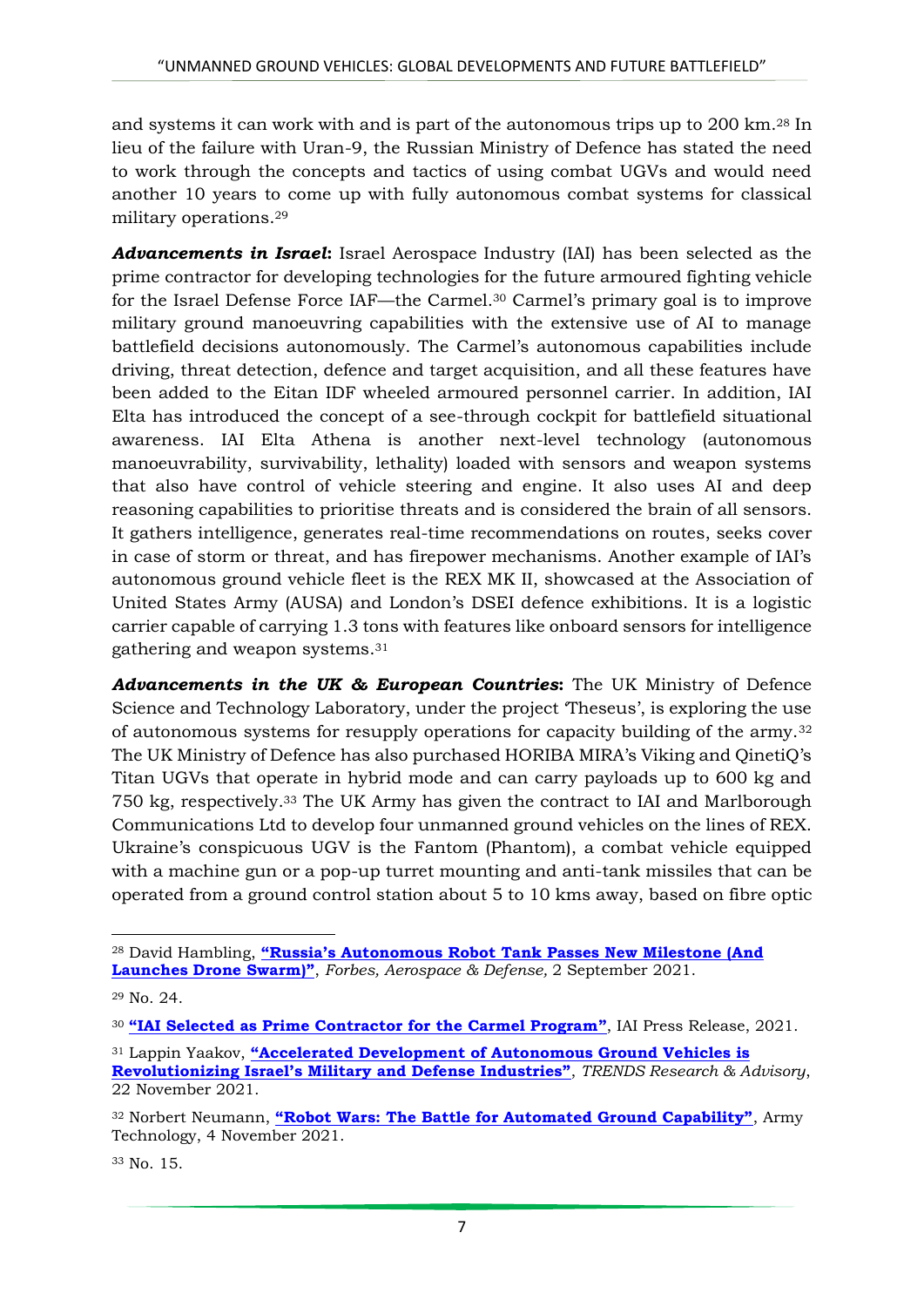cables or through datalink respectively.<sup>34</sup> German UGV named Mission Master developed by Rheinmetall is a multi-mission UGV equipped with MULE and modular payload capabilities.<sup>35</sup>

*Advancements in India***:** In India, a Chennai-based company, Torus Robotics, in partnership with Bharat Earth Movers Limited (BEML), has developed an artificial intelligence-based UGV that can be used in extreme terrain and weather conditions and for logistics and surveillance. It was launched in February 2021.<sup>36</sup> Torus Robotics is also involved in designing, developing and delivering fully electric unmanned ground vehicles for Indian defence services. Defence Research and Development Organisation (DRDO) has come up with a Mobile Autonomous Robotic System (MARS) UGV, and is also planning to develop UGV based on the Arjun MK 1A battle tank proposed by Chennai-based Combat Vehicles Research and Development Establishment (CVRDE) which will be equipped with a 120 mm gun and Indigenous Geographic Information System (INDIGIS).<sup>37</sup> ARTPARK, a Bengalurubased company, is setting up India's first test track for the driverless vehicle on the lines of California-based Alphabet Inc owned Waymo. It will be one of the biggest test tracks globally, built on the 1,500-acre campus of the Indian Institute of Science (IISc).<sup>38</sup> The Department of Science and Technology (DST) has sanctioned Rs 135 crore for setting up India's one of the first Testbed for Autonomous Navigation Systems (Terrestrial and Aerial).<sup>39</sup> In India, the research and development in autonomous vehicles have been accelerated considering the rapid advances in unmanned systems and their scope in the future battlefield. The various premier science and technology centres like IITs have initiated projects to develop autonomous vehicles, robots involving AI, deep learning and reinforcement agents. For instance, Indian Institute of Technology-Hyderabad has set up Technology Innovation Hub on Autonomous Navigation and Data Acquisition Systems (TiHAN).

### **Challenges and Opportunities**

The development path of UGVs is still very challenging and problematic. Due to its autonomous nature, many factors are involved in raising societal impacts and technological and ethical concerns. With the reduction in defence budgets due to the

**<sup>.</sup>** <sup>34</sup> Sebastein Roblin, **["Killer Army Robots for Ukraine?"](https://nationalinterest.org/blog/buzz/killer-army-robots-ukraine-83216)**, *The National Interest,* 25 September 2019.

<sup>35</sup> No. 8.

<sup>36</sup> No. 10; Shreya Ganguly, **"Chennai[-based Startup Builds Unmanned Ground Vehicles](https://yourstory.com/2021/03/chennai-defence-tech-startup-builds-unmanned-underground-vehicles/amp%20accessed%20on%204-1-2021)  [for the Indian Army"](https://yourstory.com/2021/03/chennai-defence-tech-startup-builds-unmanned-underground-vehicles/amp%20accessed%20on%204-1-2021)**, *YourStory*, 2 March 2021.

<sup>37</sup> Jon Grevatt, **["India Plans to Develop Combat UGV Based on Arjun Tank"](https://www.janes.com/defence-news/defence/latest/india-plans-to-develop-combat-ugv-based-on-arjun-tank)**, *JANES*, 12 April 2022.

<sup>38</sup> Leslie D'Monte, **["ARTPARK Plans India's First Autonomous Vehicle Test Track"](https://www.livemint.com/auto-news/artpark-plans-india-s-first-autonomous-vehicle-test-track-11629312464755.html)**, *Live Mint,* 19 August 2021.

<sup>39</sup> Samiksha Mehra, **["How are India's IITs faring in Autonomous Vehicles Research?"](https://indiaai.gov.in/article/how-are-india-s-iits-faring-in-autonomous-vehicles-research)**, *India AI,* 9 July 2021.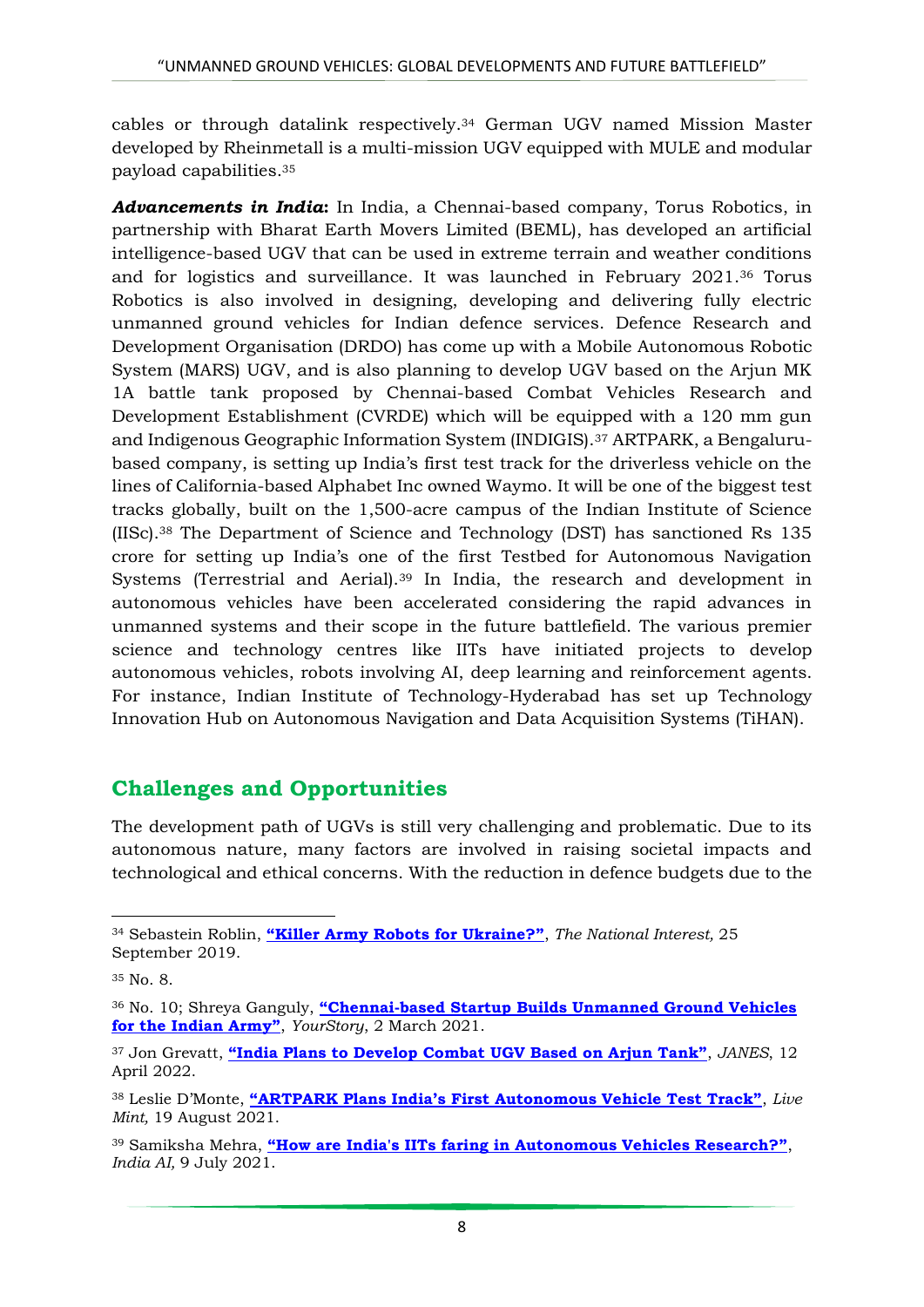pandemic, countries like India, South Korea, Russia, and Thailand have reduced and paused their defence expenditure in the AV industry. One of the biggest challenges with autonomous vehicles is technology advancement, which is not at the stage where the perception of the environment is entirely predictable, and there are still many unforeseen dangers involved with it. Some other challenges include lack of communication technology, planning and policies and regulations. The maintenance of security and integrity of such systems is highly vulnerable and needs to be addressed. The policymakers need to streamline, structure and regulate the autonomous system considering its diverse nature of vehicles, their operating constraints and capabilities.

The autonomous segment in UGVs will certainly see the highest growth in the defence sector with the increased use of small UGV and smart robots for military combat. These systems will have advanced AI, ML, and autonomous navigation capabilities that will allow UGVs to manoeuvre from pre-programmed locations and follow army convoys. The growth will be attributed to the growing defence needs and budgets and the increasing procurement of advanced robots for military operations. India needs a collaborative effort from all stakeholders, for which the Indian government needs to regularise and come up with a firm policy for autonomous vehicles. India has enunciated the indigenous development of combat systems and weapons with DRDO and its affiliates, and military–civil fusion will be a significant acolyte in this for the future of India's defence set-up. AVs will be an indispensable part of our lives, and therefore, it is necessary to understand the future technology needs of the military, as the future battlefield will be a rundown of high tech enabled unmanned systems that will overcome the challenges of sustaining legacy forces and keeping human combatants safe from harm's way.